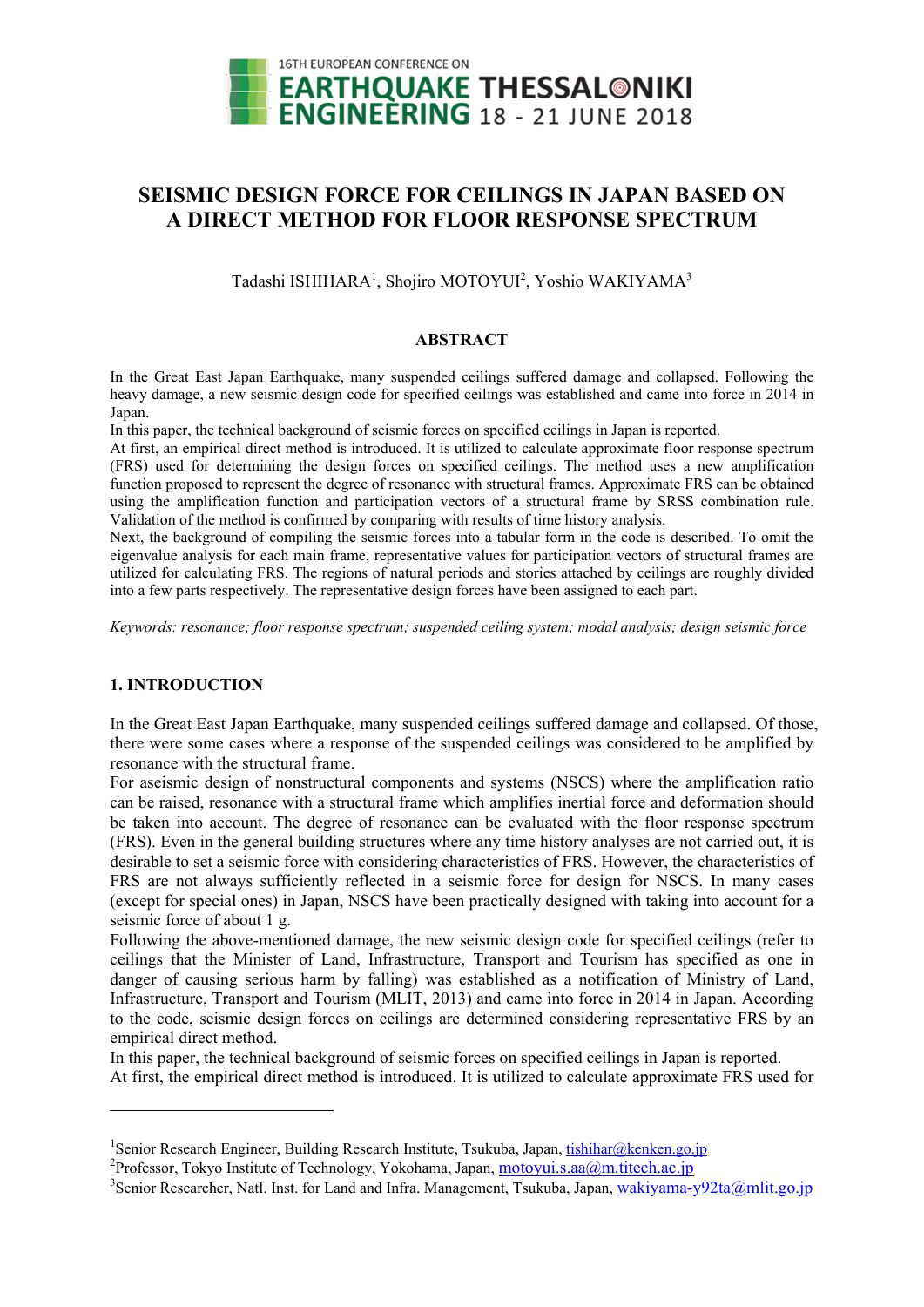determining the design forces on specified ceilings. The method uses a new amplification function proposed to represent the degree of resonance with structural frames. Approximate FRS can be obtained by the amplification function and participation vectors (i.e. participation factors and eigenvectors) of a structural frame by SRSS combination rule. Validation of the method is confirmed by comparing with results of time history analysis (THA).

Next, the background of compiling the seismic forces into a tabular form in the code is described. To omit the eigenvalue analysis for each main frame, representative values for participation vectors of structural frames are utilized for calculating FRS. The regions of natural periods and stories attached by ceilings are roughly divided into a few parts respectively. The representative design forces have been assigned to each part.

Although the empirical direct method for FRS presented in this paper was developed for ceilings, it is also suitable for other types of NSCS.

Similar research works for estimation methods for FRS can be found in the literature before and after our investigation reported in this paper. Peak floor accelerations, which correspond to FRS for rigid NSCS, have been investigated for linear responses (e.g. Miranda and Taghavi 2005, Taghavi and Miranda 2005, Pozzi and Der Kiureghian 2015) and nonlinear responses (e.g. Rodriguez et al.2002, Wieser et al. 2013). Some methods for FRS have been proposed for linear and nonlinear seismic responses in single-degree-of-freedom (SDOF) systems and multi-degree-of-freedom (MDOF) systems (e.g. Yasui et al. 1993, Sullivan et al. 2013, Calvi and Sullivan 2014, Jiang et al. 2015, Vukobratović and Fajfar 2016).

## **2. A DIRECT METHOD FOR FLOOR RESPONSE SPECTRUM**

This paper presupposes that seismic forces for NSCS are investigated for allowable stress design against the lower level of seismic intensity in Building Standard Law of Japan.

## *2.1 Assumptions*

In order to deliberate a simple method for FRS, we provide several assumptions.

- [1] Super high-rise buildings and buildings with dampers shall not be targeted.
- [2] Structural frame and NSCS shall be linear systems; the damping ratio shall be 5%.
- [3] NSCS is much more lightweight than the structural frame; vibration of structural frame shall be free from motions of NSCS.
- [4] NSCS shall be modeled as a SDOF system.
- [5] Torsional vibrations of structural frame and particular individual members' vibrations or the like can be ignored.
- [6] NSCS are attached to floors or roofs, free of any impact of enforced deformation caused by story drifts of the structural frame.

With respect to the damping ratio of assumption [2], the value of damping for structural frame is applied according to the design spectrum in Japan. Taking a suspended ceiling for an example of NSCS, it has been reported to be usually from in the order of 3% to 8% in some technical reports in Japan. In view of the above, this paper makes an examination under assumption [2].

#### *2.2 Floor Response Spectrum in SDOF System*

First, we consider a case where the structural frame is modeled by a SDOF system. The input seismic motion is NS component recorded at Japan Meteorological Agency (JMA) Sendai station during the Tohoku earthquake in 2011. Figure 1(a) illustrates FRSs  $S_{AF}$  obtained by THA. Horizontal axis  $T_p$  is a natural period of the structural frame (primary system), and  $T_s$  is of NSCS (secondary system). The solid line in the figure is the absolute acceleration response spectrum  $S_A$ , the dotted lines, etc. are FRSs  $S_{AF}$  for primary system with various  $T_p$  shown in the figure. Naturally,  $S_{AF}$  differs according to  $T_p$ . But as shown in Figure 1(b), the relations between  $R(T_p, T_s) = S_{AF}(T_s)/S_A(T_p)$  (Sign [=] indicates definition) and  $T_s/T_p$  are similar irrespective of  $T_p$ . The solid gray line by Equation 1 agrees with the tendency of numerical results. We apply Equation 1 to approximate evaluation of FRS for seismic forces on NSCS.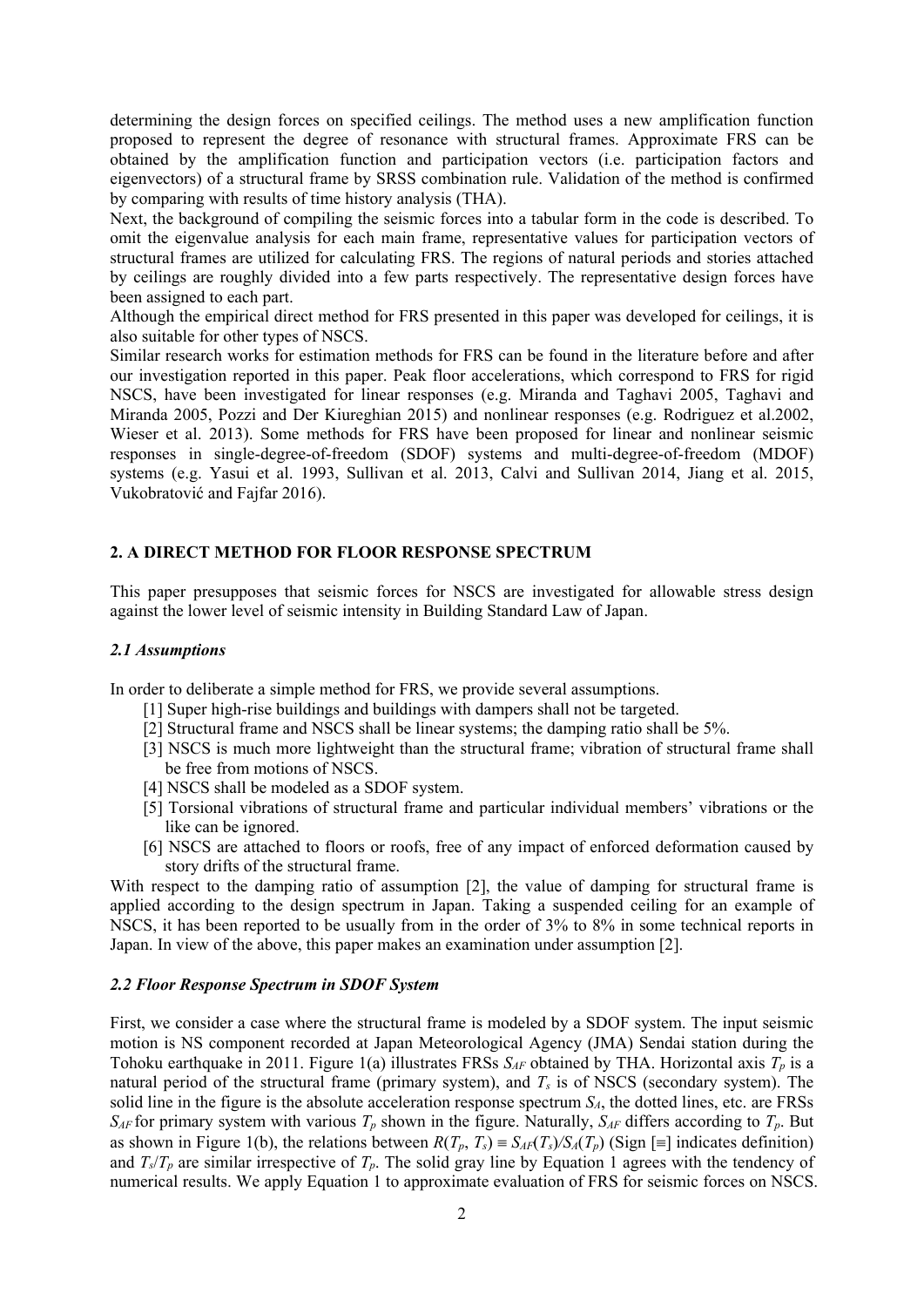$$
R(T_p, T_s) = \frac{S_{AF}(T_s)}{S_A(T_p)} = \begin{cases} 1 + 5(T_s/T_p)^3 & (T_s \le T_p) \\ 6(T_p/T_s)^3 & (T_p < T_s) \end{cases}
$$
 (1)

Although omitted in this paper, it is confirmed that the same approximation is applicable in other earthquake motions. As was pointed out in Sullivan et al (2013), it is confirmed that the relation *R* (in other words, amplification factors) for long-duration seismic motions are similar to those for normal duration ones.



(a) Acceleration response spectrum *SA*(solid line) and floor response spectra  $S_{AF}$ (dotted lines, etc.)

Figure 1. Examples of floor response spectra (NS component recorded at JMA Sendai)

#### *2.3 Expansion to MDOF System – Response Spectrum Method –*

Although the approximate evaluation in Equation 1 shown in Figure 1(b) is obtained by using the primary SDOF systems, we expand it to MDOF systems in accordance with the concept of the modal analysis (e.g. Yasui et al. 1993). This is a method of synthesizing modal responses in accordance with SRSS combination rule by utilizing a participation vector. FRS at floor *I* can be estimated as follows:

$$
S_{AF}(T_s) \approx \sqrt{\sum_j \left\{ R(T_j, T_s) \cdot \beta_j U_{lj} \cdot S_A(T_j) \right\}^2}
$$
\n(2)

where, subscript *I* is the number of installation floor for NSCS;  $\beta_j U_{ij}$  is a participation vector of *j*-th mode of primary system at floor *I*;  $\beta_j$  is a participation factor of *j*-th mode of primary system;  $U_{Ij}$  is a component of *j*-th mode at floor *I*;  $T_j$  is a natural period of *j*-th mode of primary system;  $T_s$  is a natural period of NSCS (secondary system);  $R(T_j, T_s)$  is a value to set  $T_p$  of Equation 1 to  $T_j$ ; and  $S_A$  is acceleration response spectra of input seismic motion.

An example is shown to confirm the validity of Equation 2.

A building is supposed to be a five-story shear building (five-degree-of-freedom system), having uniform mass, inverted triangular first mode, and primary natural period  $T_1 = 1.0$  s. The damping ratio is 5% for all modes. An input wave is defined as multiplying the El Centro NS wave by 0.2. The result is shown in Figure 2. Although the FRS *SAF* (thick gray lines) by THA and *SAF* (thick black lines) by Equation 2 differ a little bit on the short period side from each other, it is observed that Equation 2 gives acceptable estimates that are close to the THA results.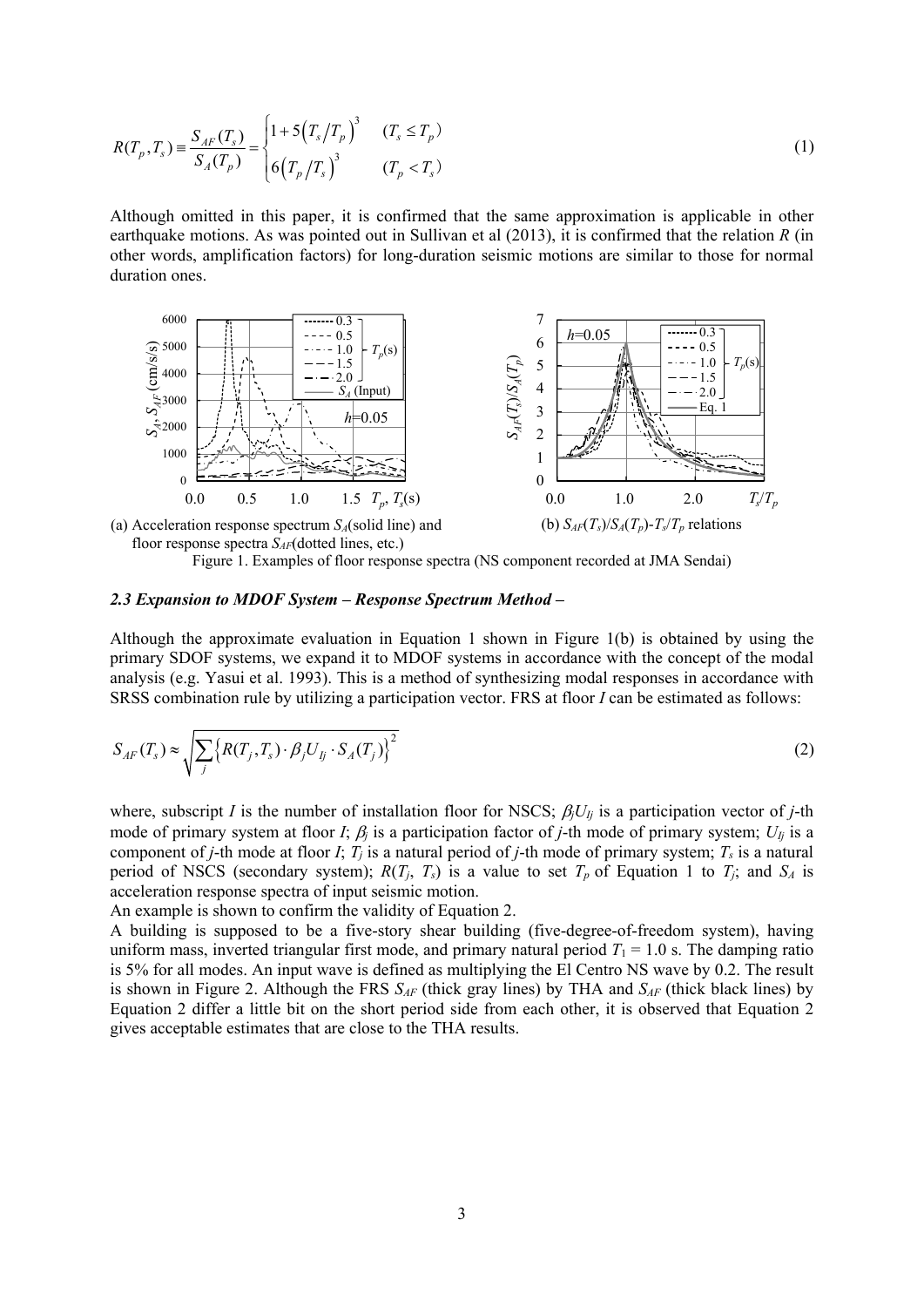

#### *2.4 Comparison with other proposed equations*

As a simple direct method for FRS, there is already a proposal by Yasui et al. (1993), which is the base of recent research extended to inelastic MDOF systems by Vukobratović and Fajfar (2016). In Yasui's method, responses by each mode are obtained by Equation 3 and FRS is obtained as SRSS according to Equation 4 (the symbols have been changed appropriately corresponding to the preceding section).

$$
S_{AFj}(T_s, h_s, T_j, h_j) = \sqrt{\frac{\left\{ (\omega_s/\omega_j)^2 S_A(T_j, h_j) \right\}^2 + \left\{ S_A(T_s, h_s) \right\}^2}{\left\{ 1 - (\omega_s/\omega_j)^2 \right\}^2 + 4(h_s + h_j)^2 (\omega_s/\omega_j)^2}}
$$
(3)

$$
S_{AF}(T_s, h_s) = \sqrt{\sum_j (\beta_j U_j \cdot S_{AFj})^2}
$$
\n(4)

where,  $\omega_s$  is the natural circular frequency of NSCS (=  $2\pi/T_s$ );  $\omega_i$  is *j*-th natural circular frequency of structural frame (=  $2\pi/T_i$ );  $h_s$  is the damping ratio of NSCS; and  $h_i$  is the *j*-th damping ratio of structural frame.

The method proposed by Yasui et al. (1993) is characterized as the possibility to take account of the level of damping ratio of structural frame and NSCS. Another feature is the formulation where  $S_{AFi}$ does not fall below  $S_A$  even within the range of  $T_i < T_s$  based on the theory. It is a useful method when the damping ratios are known. This paper proposes Equation 1, intending simplicity for design, in view of difficulties in evaluating damping ratios in designing; taking into account that it is rare when the natural period of NSCS becomes longer than the first natural period of structural frame.

In order to compare with Equation 1, assuming that  $h_s = h_j = 0.05$  in Equation 3, and provided  $S_A(T_s)$  $h_s$ ) =  $S_A(T_i, h_i)$  as in a constant-acceleration region of  $S_A$ , it becomes as follows:

$$
R(T_j, T_s) = \frac{S_{AFj}(T_s, 0.05, T_j, 0.05)}{S_A(T_j, 0.05)} = \sqrt{\frac{(T_j/T_s)^4 + 1}{\left\{1 - (T_j/T_s)^2\right\}^2 + 0.04(T_j/T_s)^2}}
$$
(5)

In Figure 3, Equations 1 and 5 are shown by comparison. It is confirmed that both equations give approximate values.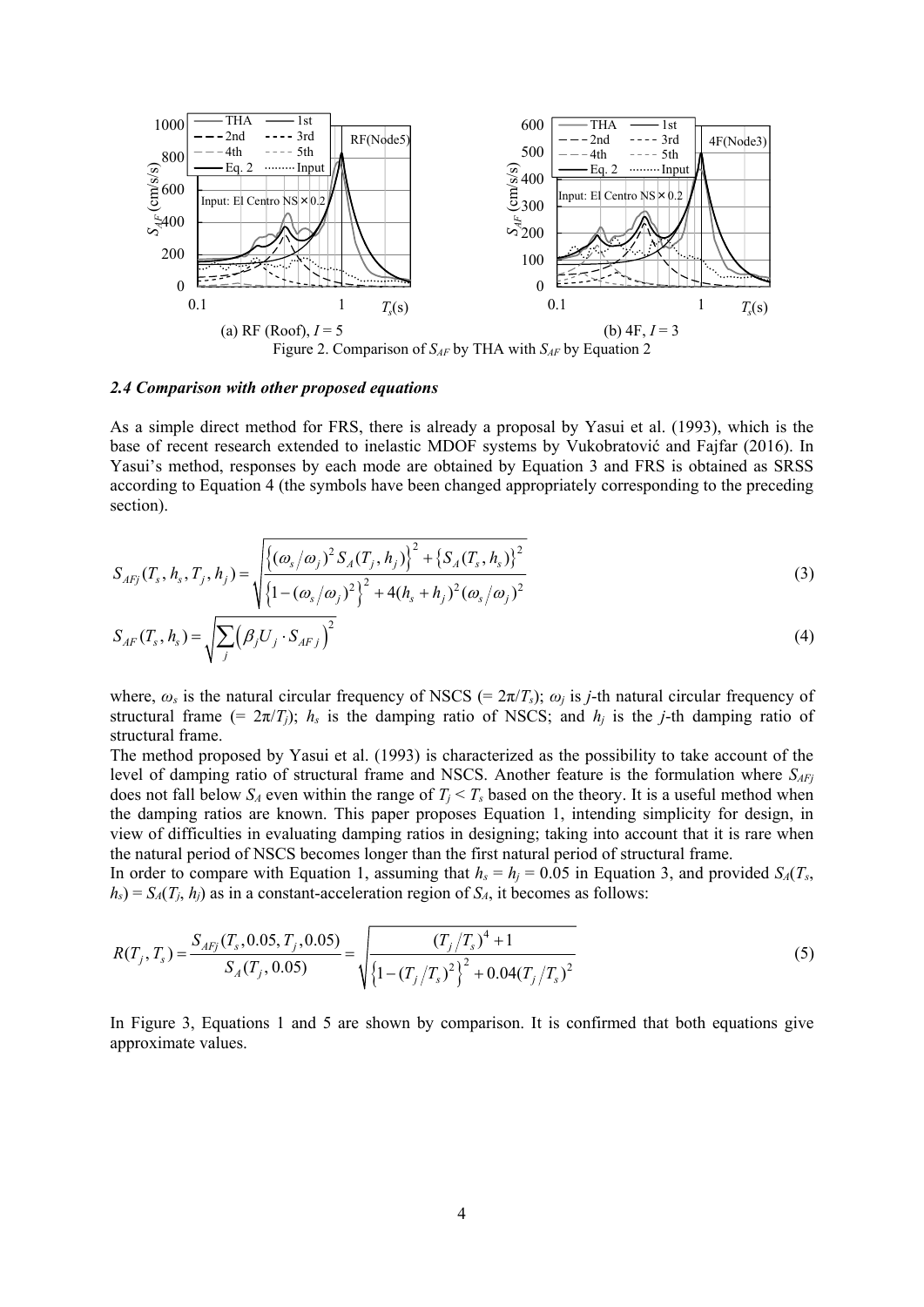

Figure 3. Proposed Equations by Yasui et al. (Equation 5) and of this paper (Equation 1)

Sullivan et al. (2013) proposed the peak value of *R* (dynamic amplification factor, *DAF*) for linear and nonlinear SDOF systems as,

$$
DAF = R_{peak} = 1/\sqrt{\xi} \tag{6}
$$

where  $\xi$  is the damping ratio of NSCS. When  $\xi$  is 0.05 according to the assumption [2], *DAF* is 4.47. The peak value given by Sullivan et al. (2013) is a little bit smaller than that of Equation 1. Vukobratović and Fajfar (2016) proposed the peak value of *R* (amplification factor, *AMP*) in a short period range for elastic and elasto-plastic SDOF systems as,

$$
AMP = R_{peak} = 18(1 + \xi)^{-0.60}
$$
\n(7)

where  $\zeta$  is given in %. When  $\zeta$  is 5%, *AMP* is 6.14. The peak value given by Vukobratović and Fajfar (2016) is almost the same as Equation 1.

#### **3. DETERMINATION OF SEISMIC FORCE FOR NSCS**

For a simple form in practice, it is considered better to arrange the seismic forces for design in a tabular form, in light of the consideration in the preceding chapter.

#### *3.1 Input Seismic Motion*

The spectrum *SA* of input seismic motion is considered to be such a design spectrum as shown in Figure 4(a).  $S_{DN}$  is the constant value of  $S_A$  in a short period,  $T_G$  is the period at the end of the constantacceleration region. Except for an extremely short period region, it is expressed as follows:

$$
S_A(T) = \begin{cases} S_{DN} & (T \le T_G) \\ (T_G/T)S_{DN} & (T_G < T) \end{cases} \tag{8}
$$

where *T* is a natural period.

Further, the acceleration when period *T* is zero (= peak ground acceleration) is defined as  $S_A(0)$  = 0.4 $S_{DN}$ . The lower level of seismic intensity in the Building Standard Law of Japan is used, where  $S_{DN}$  $= 240$  cm/s/s as shown in Figure 4(b).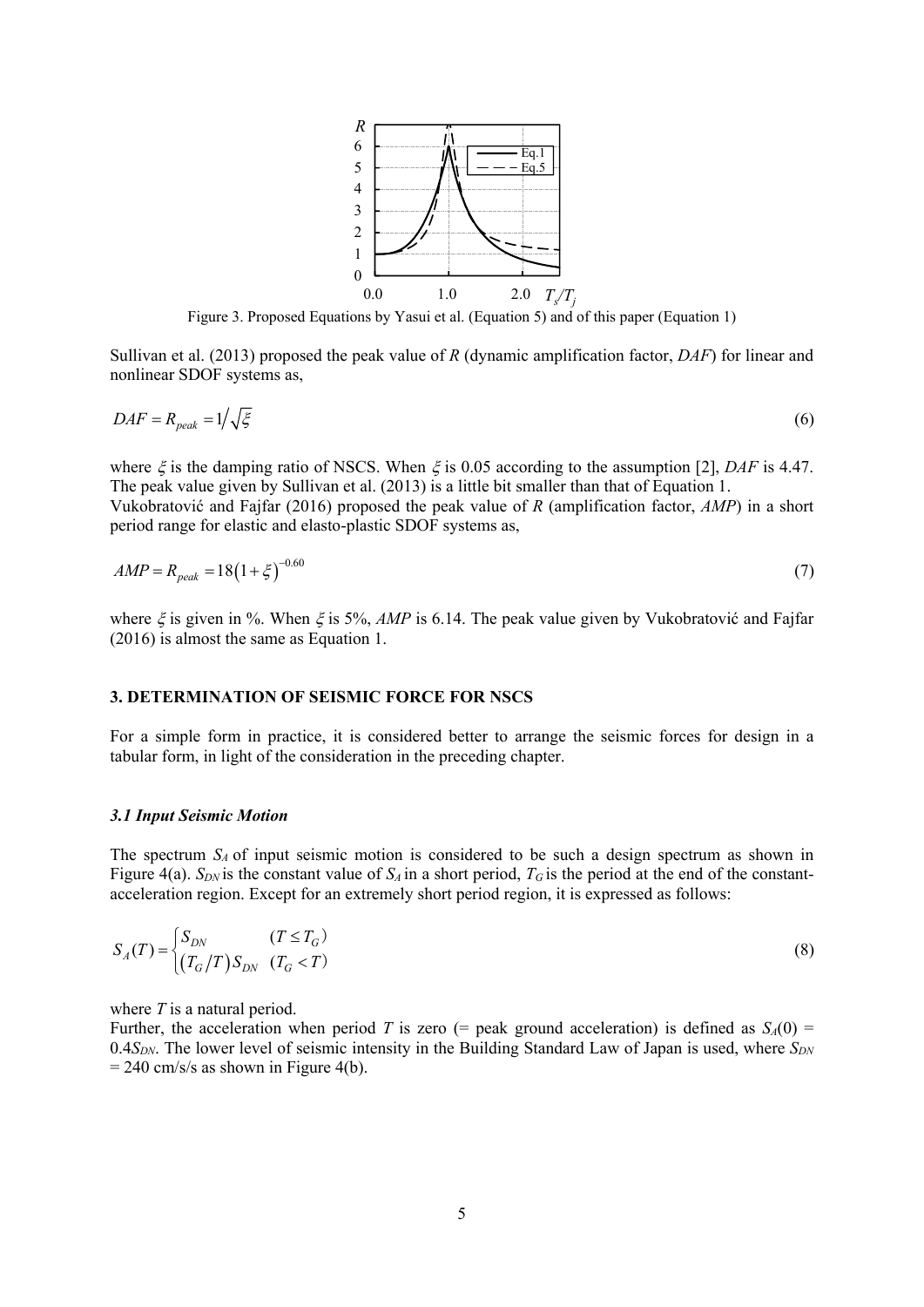

#### *3.2 Evaluation of Resonance According to Representative Values of Participation Vectors*

Suppose multistory buildings are roughly separated into upper layer stories, middle layer stories and lower layer stories in a height direction. Assuming the lower layer stories as equivalent to ground seismic motion, the remaining two stories will be considered based on Equation 2. In view of increasing *SAF* in resonances, the first mode or second mode of the structural frame and resonance conditions of NSCS are considered.

#### *3.2.1 Representative Values of Participation Vectors and Three Layers of Stories*

Determine representative values for participation vectors. The first participation vector of discrete shear-type model, whose mass is uniformly distributed and which has an inverted-triangular first mode, will be expressed as follows:

$$
\beta_1 U_{I1} = 3I/(2N+1) \tag{9}
$$

where, *N* is the total number of stories; and *I* is the floor number  $(1 \leq I \leq N, I = N$  at the roof). The participation vectors are illustrated in Figures 5 and 6, including the second and third modes. In consideration of the above, representative values are determined as shown in Table 1.



 $0.0$  $\Omega$ .2  $0.4$  $0.6$ 0.8  $\mathbf{H}$  $-1.0$  0.0 1.0  $|\beta_j U_{Ij}|$ *I*/*N* 1st 2nd 3rd Σ *N*=8

 $6 = 5$  and  $10 = 15$  and  $N$ <br>Figure 5. Absolute values of participation vectors at the top (roof)

(Inverted-triangular first-mode model. Broken lines indicate the corresponding values of continuous shearbeam model, the first mode is  $3/2 = 1.5$ , second mode is  $7/8 = 0.88$ )

Figure 6. Examples of participation vectors  $(N = 8)$ 

(Inverted-triangular first-mode model.  $\Sigma$  is a sum from the first to the third.)

|                      | Representative values of participation vectors $\beta_i U_{li}$ |        |  |
|----------------------|-----------------------------------------------------------------|--------|--|
| Layer                | First                                                           | Second |  |
| Upper layer stories  | 1.5                                                             | 0.7    |  |
| Middle layer stories | 0.9                                                             | 0.4    |  |

Table 1. Representative values of participation vectors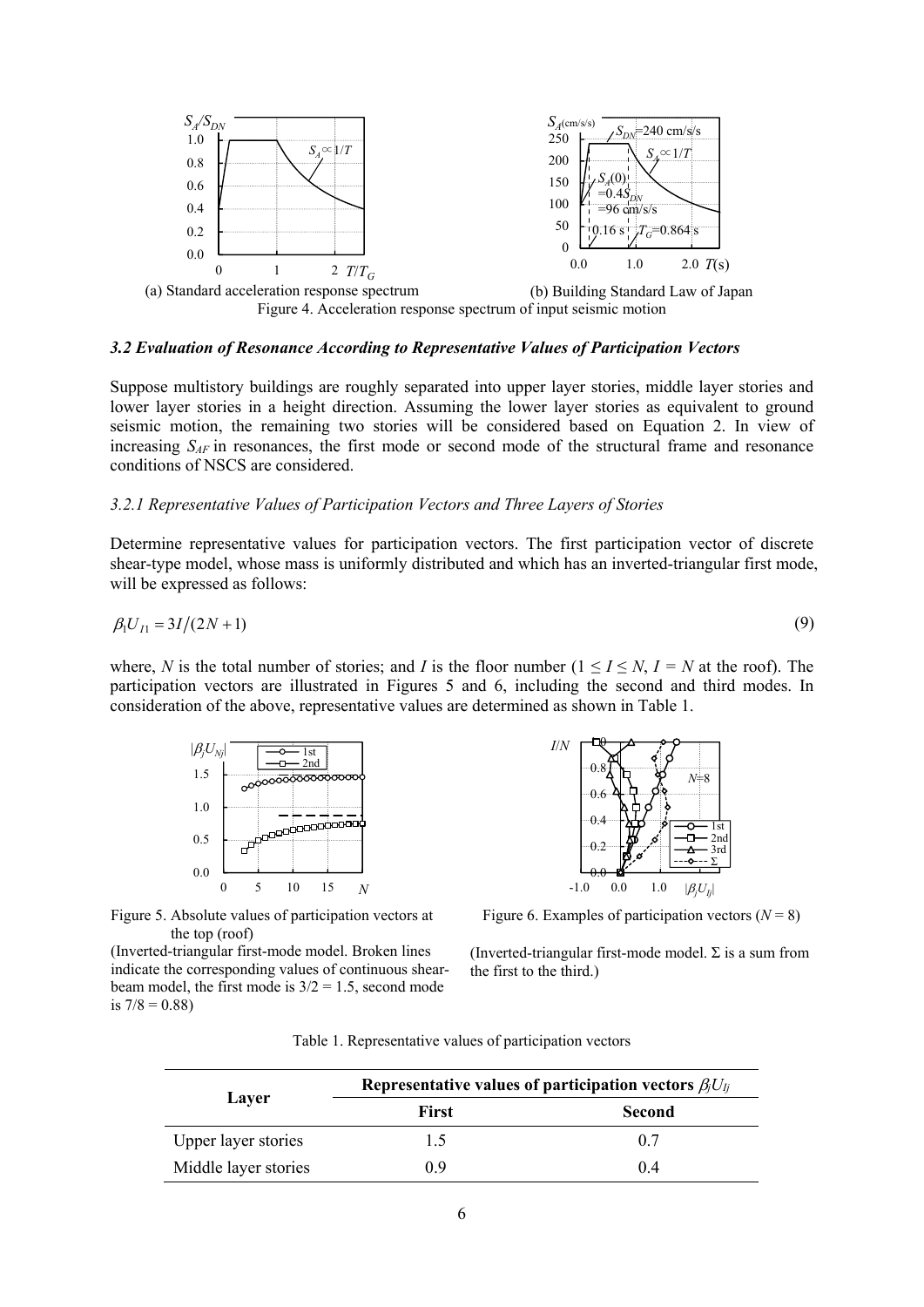Here, the region of the upper layer stories is considered. Taking account of resonance conditions with the first mode of structural frame, the effect of the first mode is dominant (see Figure 2). In this regard, a story whose absolute value of the first participation vector is greater than the representative value 0.9 of middle layer stories will be regarded as upper layer stories. That is, the region of *I* which satisfies  $\beta_1 U_I > 0.9$  is upper layer stories. Substitute Equation 9, it leads to as follows:

$$
I > 0.3(2N + 1) \tag{10}
$$

This roughly occupies a third from the top.

Next, we consider the region of the lower layer stories. Assuming seismic forces for NSCS in the lower layer stories as equivalent to ground seismic motion and little amplification by structural frame, suppose a case with response acceleration *Al*. Similarly to the upper layer stories, in view of resonance with the first mode, we propose an equation as follows:

$$
S_{AF} = 6 \cdot \beta_1 U_{I1} \cdot S_{DN} < A_l \tag{11}
$$

Here, the value 6 is the maximum of Equation 1. When we substitute Equation 9, the region of the following equation will be the lower layer stories.

$$
I < \{(2N+1)/18\} (A_l/S_{DN})
$$
\n(12)

The design code for specified ceilings (MLIT, 2013) sets forth that lower layer stories are determined as the region of  $I < 0.11(2N + 1)$  by Equation 12, where  $A<sub>l</sub> = 0.5$  g = 490 cm/s/s and  $S<sub>DN</sub> = 240$  cm/s/s.

## *3.2.2 Resonance with the First Mode of Structural Frame (First Resonance)*

As mentioned above, since  $S_{AF}$  in the first resonance  $(T_s = T_1)$  is predominated by the first mode, an approximation of Equation 2 will be as follows:

$$
S_{AF}(T_1) \approx R(T_1, T_1) \cdot \beta_1 U_{I1} \cdot S_A(T_1) = 6 \cdot \beta_1 U_{I1} \cdot S_A(T_1)
$$
\n(13)

Substituting the values of the participation vector in Table 1 and Equation 8 into the above Equation, we will find as follows:

(i) When  $T_1 \leq T_G$ , Upper layer stories:  $S_{AF}(T_1) = 9.0 S_{DN}$ , Middle layer stories:  $S_{AF}(T_1) = 5.4 S_{DN}$  (14) (ii) When  $T_G < T_1$ , Upper layer stories:  $S_{AF}(T_1) = 9.0(T_G/T_1)S_{DN}$ , Middle layer stories:  $S_{AF}(T_1) = 5.4(T_G/T_1)S_{DN}$  (15)

#### *3.2.3 Resonance with the Second Mode of Structural Frame (Second Resonance)*

 $S_{AF}$  at the second resonance  $(T_s = T_2)$ , ignoring the third mode or higher in Equation 2, is:

$$
S_{AF}(T_2) \approx \sqrt{\left\{R(T_1, T_2) \cdot \beta_1 U_{I1} \cdot S_A(T_1)\right\}^2 + \left\{R(T_2, T_2) \cdot \beta_2 U_{I2} \cdot S_A(T_2)\right\}^2}
$$
(16)

 $R(T_1, T_2)$  in Equation 16 is determined by the ratio of  $T_2$  to  $T_1$ . For example, in the case of the invertedtriangular first-mode model (see Figure 6), since the *j*-th period ratio to the first period is  $T/T_1 =$  $1/\sqrt{\{(2j-1)\}}$  irrespective of the total number of stories *N*, the second period ratio is  $T_2/T_1 = 1/\sqrt{6} = 0.41$ . In addition, in the case of a uniform shear-beam model,  $T_2/T_1 = 1/3 = 0.33$ . With reference to the above values, when we put  $T_2/T_1 = 0.4$  so as for *R* to take larger values as an approximation of the safe side,  $R(T_1, T_2) = 1 + 5 \times 0.4^3 = 1.32$  is derived from Equation 1. Further, when  $T_1/T_0 \le 2.5$ ,  $T_2 = 0.4T_1 \le T_0$ and it becomes  $S_A(T_2) = S_{DN}$ .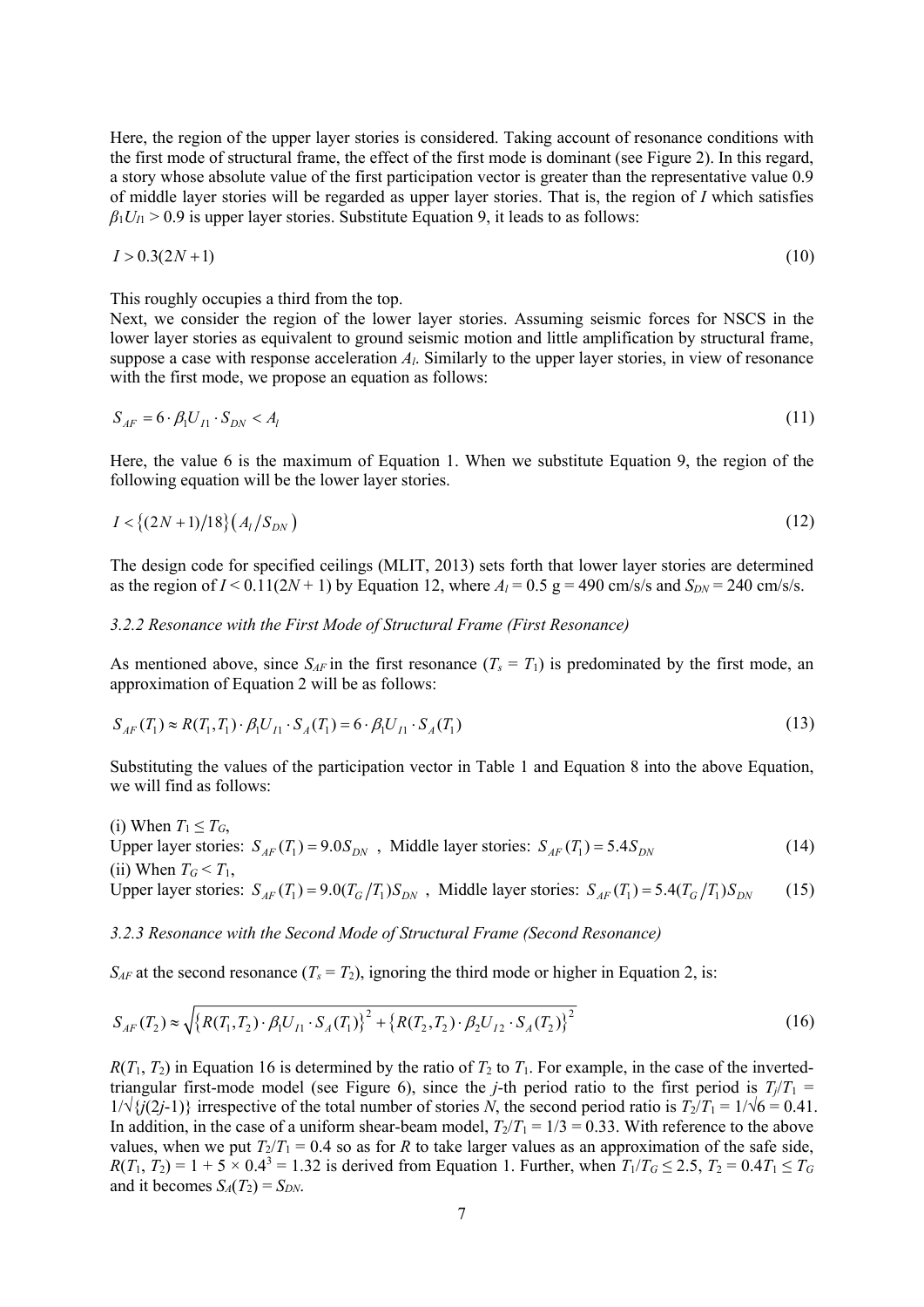From these values, FRSs at  $T_s = T_2$  can be approximated as follows:

(i) When  $T_1 \leq T_G$ , Upper layer stories:  $S_{AF}(T_2) = 4.6 S_{DN}$ , Middle layer stories:  $S_{AF}(T_2) = 2.7 S_{DN}$  (17) (ii) When  $T_G < T_1 \leq 2.5T_G$ , Upper layer stories:  $4.6 S_{DN} \geq S_{AF}(T_2) \geq 4.3 S_{DN}$ , Middle layer stories:  $2.7 S_{DN} \ge S_{AF}(T_2) \ge 2.4 S_{DN}$  (18)

In case of  $T_G \le T_I$ ,  $S_{AF}(T_2)$  of second resonance, although the first mode's contributions reduce to fall down, by avoiding significant reduction and by prioritizing simplicity in design, we adopt Equation 17 irrespective of *T*1.

#### *3.2.4 Case of stiff NSCS*

When NSCS are sufficiently stiff, response acceleration is identical with the position of installation. Taking account of up to the third mode of inverted-triangular first-mode model, with regard to the case where  $S_A$  in Figure 4(b) is set to input, Figure 7 illustrates the result of the peak floor acceleration,  $S_{AF}$ (0) obtained by SRSS. The horizontal axis indicates the peak acceleration  $S_{AF}(0)$  normalized by  $0.4S_{DN}$ equivalent to peak ground acceleration. We set the first natural period to  $T_1 = 0.1N(s)$ . At the lower portion of about a third of the whole height, since the sum of participation vectors is less than one (see Figure 6), it is not shown in the figure. When the number of stories *N* is up to 9 (the first period is about 0.9 s), the distribution is linear; when the number of stories is large (the period is longer), the distribution declines at the middle part.



Figure 7. Distribution of peak floor acceleration  $S_{AF}(0)$  along the height

According to Figure 7, an approximation of  $S_{AF}(0)$  for sufficiently stiff NSCS is obtained by the following equations;

Upper layer stories:  $S_{AF}(0) = 1.5 S_{DN}$ , Middle layer stories:  $S_{AF}(0) = 1.0 S_{DN}$  (19)

## *3.3 Seismic Force for Design of NSCS*

Table 2 lists the results of the previous section. Since the acceleration is directly reflected on the inertial force during an earthquake according to the assumption [4], a seismic force for design can be calculated from the acceleration in Table 2 and the mass of NSCS. In this regard, since the natural period of structural frame or NSCS cannot necessarily be obtained precisely, the first and second resonance shall have some allowances in periods; in other words, FRSs shall have some plateaus. The period regions not prescribed in Table 2 can be supplemented by linear interpolation.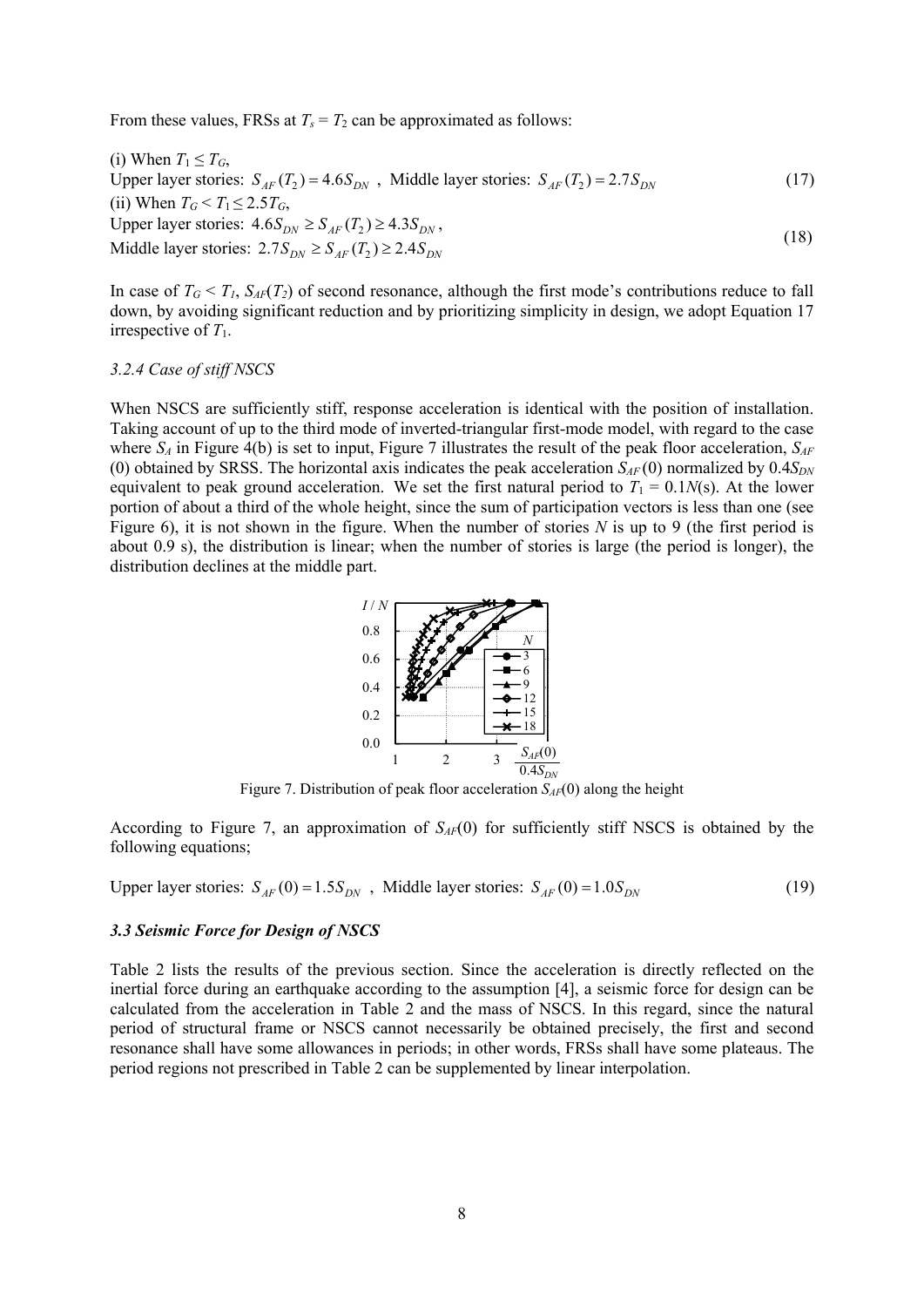| Layer                | <b>Period</b>       | Resonance                |              | $Stiff^{*3}$ |
|----------------------|---------------------|--------------------------|--------------|--------------|
|                      |                     | First $\overline{^{*1}}$ | Second $*2)$ |              |
| Upper layer stories  | $T_1 \leq T_G^{*4}$ | $9.0S_{DN}$              | $4.6S_{DN}$  | $1.5S_{DN}$  |
|                      | $T_G < T_1$         | $9.0(T_G/T_1)S_{DN}$     |              |              |
| Middle layer stories | $T_1 \leq T_G$      | 5.4 $S_{DN}$             | $2.7S_{DN}$  | $1.0S_{DN}$  |
|                      | $T_G < T_1$         | 5.4 $(T_G/T_1)S_{DN}$    |              |              |

Table 2. Acceleration used in seismic force for design of NSCS

\*1) The first resonance region is set to  $T_1 - 0.1$  s  $\le T_s \le T_1 + 0.1$  s.

\*2) The second resonance region is set to max $[T_2 - 0.1 \text{ s}, 0.1 \text{ s}] \le T_s \le T_2 + 0.1 \text{ s}.$ 

\*3) "Stiff" indicates a case of  $T_s \le 0.1$  s.

\*4)*TG* is a period at the end of the constant-acceleration region.

The level of seismic motion is set to  $S_{DN} = 240$  cm/s/s, corresponding to the lower one in the Building Standard Law of Japan as shown in Figure 4(b). The result of comparing Table 2 with the calculations according to Equation 2 is shown in Figure 8. The used structural models are inverted-triangular firstmode ones. With respect to the total number of stories *N*, we set the first natural period to  $T_1 = 0.1N(s)$ , and set to  $T_2 = T_1/3$  in Table 2. The thick black and gray lines in the figure indicate the upper layer stories and middle layer stories in Table 2, respectively. In Equation 2, we took account up to the third mode. The vertical axis of the figure is acceleration normalized by gravity (i.e. seismic coefficient); the values in the remarks are floor number *I*. From the figure, it is understood Table 2 shows a substantially favorable correspondent relations to the results according to Equation 2.



Figure 8. Comparison between FRSs according to Equation 2 and Table 2 (*S<sub>DN</sub>* = 240 cm/s/s)

We substitute the value  $S_{DN} = 240$  cm/s/s to Table 2 and simplify even further for design. The result is shown in Table 3 with modification of 0.5g at the minimum. In Table 2, the linear interpolation is used; in Table 3, any value of seismic coefficient is taken up. Even for the lower level of seismic intensity in Building Standard Law of Japan, seismic force for NSCS can be amplified to 2.2 g at upper layer stories by resonating with the structural frame.

|                      | Classified by the level of resonance |                           |                   |  |  |
|----------------------|--------------------------------------|---------------------------|-------------------|--|--|
| Layer                | $T_1/3 < T_s$ or<br>$T_s$ is unknown | $0.1(s) < T_s \leq T_1/3$ | $T_s \leq 0.1(s)$ |  |  |
| Upper layer stories  | 2.2 g                                | $1.1\text{ g}$            | $0.5$ g           |  |  |
| Middle layer stories | 1.3 g                                | $0.66$ g                  | $0.5$ g           |  |  |
| Lower layer stories  | $0.5$ g                              | $0.5$ g                   | $0.5$ g           |  |  |

Table 3. Seismic force (acceleration) for design of NSCS